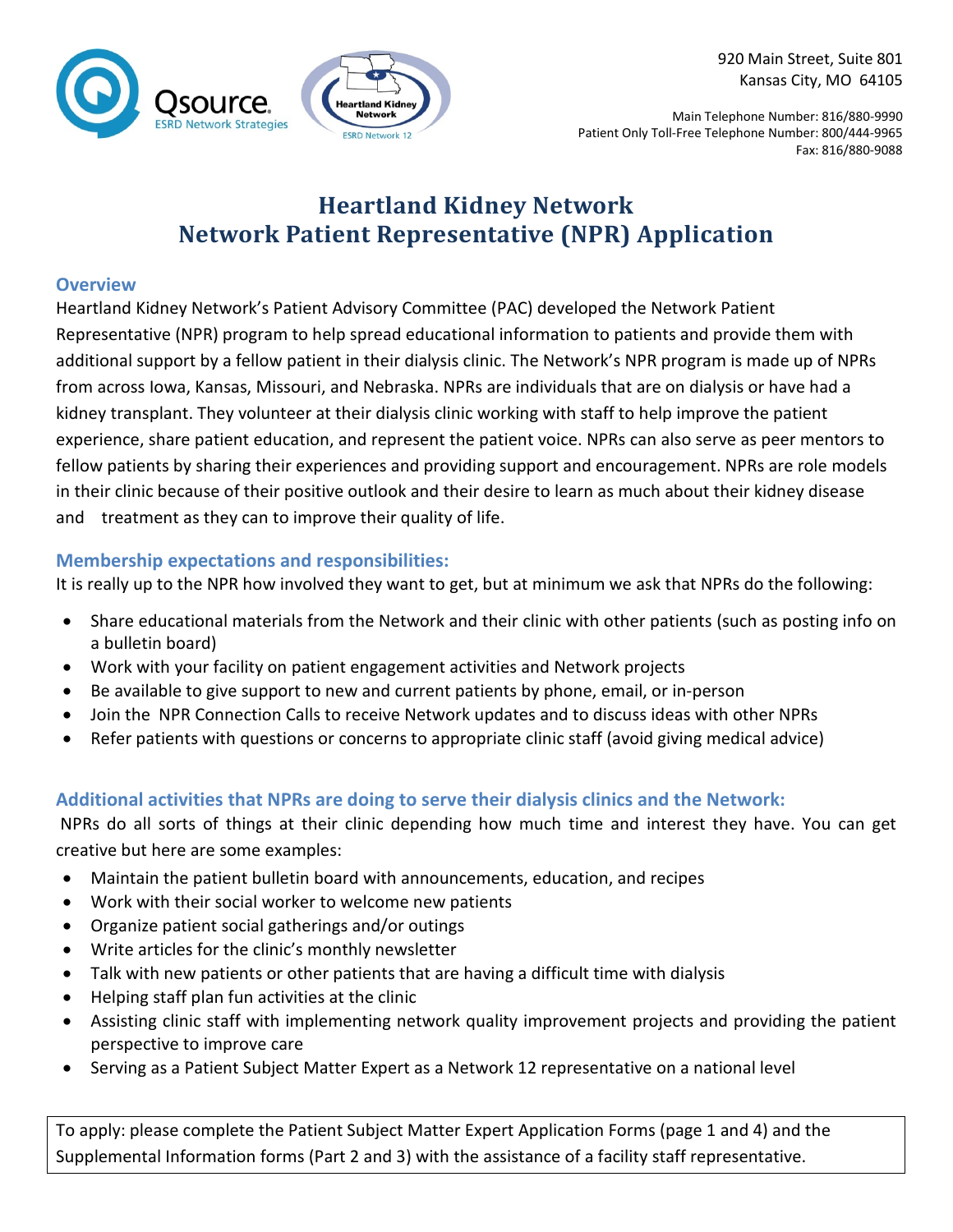# Patient Subject Matter Expert Application Form

Please complete the following information for consideration to participate on the Network Patient Advisory Council (PAC) and/or as a **Network Patient Subject Matter Expert.**

| <b>About You</b>                                                                               |                                                                                                                                                               |
|------------------------------------------------------------------------------------------------|---------------------------------------------------------------------------------------------------------------------------------------------------------------|
| I am (check one):                                                                              | Patient<br>Family/Caregiver<br>Stakeholder                                                                                                                    |
| Name (First, Last)                                                                             |                                                                                                                                                               |
| <b>Address</b>                                                                                 |                                                                                                                                                               |
| City, State, Zip                                                                               |                                                                                                                                                               |
| Primary Phone                                                                                  |                                                                                                                                                               |
| <b>Email Address</b>                                                                           |                                                                                                                                                               |
| I identify as:                                                                                 | American Indian or Alaska Native<br>Asian<br><b>Black/African American</b><br>Native Hawaiian or Other Pacific Islander<br>White<br>Other                     |
| Ethnicity: I identify myself as                                                                | Not Hispanic or Latino<br>Hispanic/Latino                                                                                                                     |
| I mainly speak:                                                                                | English<br>Spanish<br>Other:                                                                                                                                  |
| <b>About Your ESRD Experience</b>                                                              |                                                                                                                                                               |
| <b>Dialysis Facility Name</b>                                                                  |                                                                                                                                                               |
| Dialysis Facility Phone Number                                                                 |                                                                                                                                                               |
| Name of Referring Staff Member (must<br>be included if staff member is referring<br>candidate) |                                                                                                                                                               |
| Number of Years as a Dialysis Patient                                                          |                                                                                                                                                               |
| Current Treatment Type: (check one)                                                            | In-Center Hemodialysis: M/W/F or T/T/S<br><b>Peritoneal Dialysis</b><br>Home Hemodialysis<br>Transplant, if yes, number of years as a<br>transplant recipient |
| Previous Treatment Types: (check all<br>that apply)                                            | In-Center Hemodialysis<br>Peritoneal Dialysis______Home Hemodialysis<br>Transplant                                                                            |
| Are you on a transplant waitlist? (circle<br>one)                                              | Yes<br><b>No</b>                                                                                                                                              |
| <b>Connecting With You</b>                                                                     |                                                                                                                                                               |
| <b>Preferred Method of Contact</b>                                                             | Phone<br>Email<br>Mail                                                                                                                                        |
| How often do you check your email                                                              | daily                                                                                                                                                         |
| (check one):                                                                                   | 2-3 times/week                                                                                                                                                |
|                                                                                                | only when expecting important messages<br>don't have email                                                                                                    |
| Are you able to travel out of state for<br>face-to-face meetings?                              | No<br>Yes                                                                                                                                                     |
| Are you able to attend 2 or more<br>meetings by phone per year?                                | Yes<br>No                                                                                                                                                     |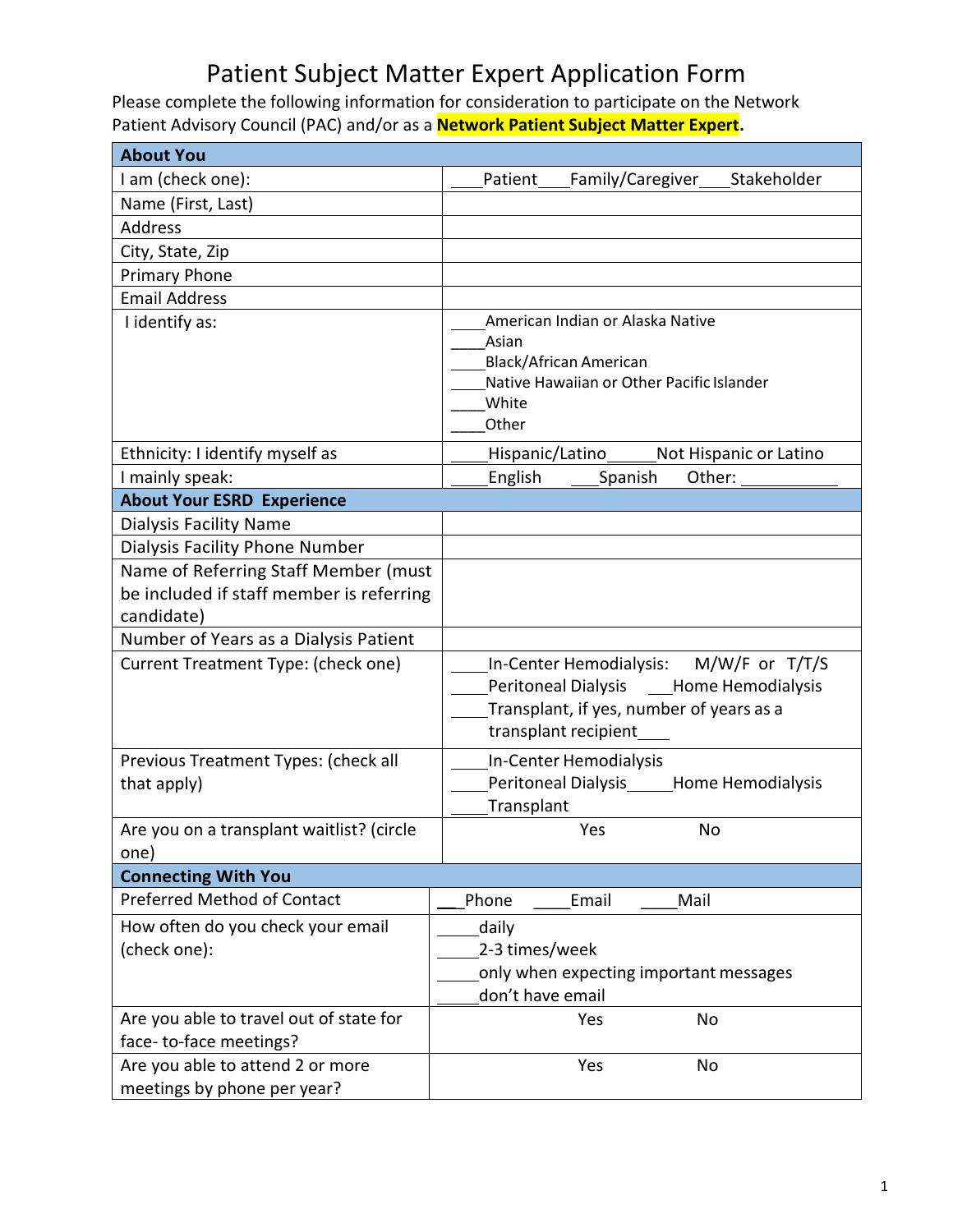### **PART 2: Background and Interests** (please print clearly).

Help Heartland Kidney Network get to know you and tell us a little about yourself:

\_\_\_\_\_\_\_\_\_\_\_\_\_\_\_\_\_\_\_\_\_\_\_\_\_\_\_\_\_\_\_\_\_\_\_\_\_\_\_\_\_\_\_\_\_\_\_\_\_\_\_\_\_\_\_\_\_\_\_\_\_\_\_\_\_\_\_\_\_\_\_\_\_\_\_\_\_\_\_\_\_\_\_\_\_\_\_\_\_\_

\_\_\_\_\_\_\_\_\_\_\_\_\_\_\_\_\_\_\_\_\_\_\_\_\_\_\_\_\_\_\_\_\_\_\_\_\_\_\_\_\_\_\_\_\_\_\_\_\_\_\_\_\_\_\_\_\_\_\_\_\_\_\_\_\_\_\_\_\_\_\_\_\_\_\_\_\_\_\_\_\_\_\_\_\_\_\_\_\_\_

\_\_\_\_\_\_\_\_\_\_\_\_\_\_\_\_\_\_\_\_\_\_\_\_\_\_\_\_\_\_\_\_\_\_\_\_\_\_\_\_\_\_\_\_\_\_\_\_\_\_\_\_\_\_\_\_\_\_\_\_\_\_\_\_\_\_\_\_\_\_\_\_\_\_\_\_\_\_\_\_\_\_\_\_\_\_\_\_\_\_

\_\_\_\_\_\_\_\_\_\_\_\_\_\_\_\_\_\_\_\_\_\_\_\_\_\_\_\_\_\_\_\_\_\_\_\_\_\_\_\_\_\_\_\_\_\_\_\_\_\_\_\_\_\_\_\_\_\_\_\_\_\_\_\_\_\_\_\_\_\_\_\_\_\_\_\_\_\_\_\_\_\_\_\_\_\_\_\_\_\_

\_\_\_\_\_\_\_\_\_\_\_\_\_\_\_\_\_\_\_\_\_\_\_\_\_\_\_\_\_\_\_\_\_\_\_\_\_\_\_\_\_\_\_\_\_\_\_\_\_\_\_\_\_\_\_\_\_\_\_\_\_\_\_\_\_\_\_\_\_\_\_\_\_\_\_\_\_\_\_\_\_\_\_\_\_\_\_\_\_\_

\_\_\_\_\_\_\_\_\_\_\_\_\_\_\_\_\_\_\_\_\_\_\_\_\_\_\_\_\_\_\_\_\_\_\_\_\_\_\_\_\_\_\_\_\_\_\_\_\_\_\_\_\_\_\_\_\_\_\_\_\_\_\_\_\_\_\_\_\_\_\_\_\_\_\_\_\_\_\_\_\_\_\_\_\_\_\_\_\_\_

\_\_\_\_\_\_\_\_\_\_\_\_\_\_\_\_\_\_\_\_\_\_\_\_\_\_\_\_\_\_\_\_\_\_\_\_\_\_\_\_\_\_\_\_\_\_\_\_\_\_\_\_\_\_\_\_\_\_\_\_\_\_\_\_\_\_\_\_\_\_\_\_\_\_\_\_\_\_\_\_\_\_\_\_\_\_\_\_\_\_

\_\_\_\_\_\_\_\_\_\_\_\_\_\_\_\_\_\_\_\_\_\_\_\_\_\_\_\_\_\_\_\_\_\_\_\_\_\_\_\_\_\_\_\_\_\_\_\_\_\_\_\_\_\_\_\_\_\_\_\_\_\_\_\_\_\_\_\_\_\_\_\_\_\_\_\_\_\_\_\_\_\_\_\_\_\_\_\_\_\_

\_\_\_\_\_\_\_\_\_\_\_\_\_\_\_\_\_\_\_\_\_\_\_\_\_\_\_\_\_\_\_\_\_\_\_\_\_\_\_\_\_\_\_\_\_\_\_\_\_\_\_\_\_\_\_\_\_\_\_\_\_\_\_\_\_\_\_\_\_\_\_\_\_\_\_\_\_\_\_\_\_\_\_\_\_\_\_\_\_\_

\_\_\_\_\_\_\_\_\_\_\_\_\_\_\_\_\_\_\_\_\_\_\_\_\_\_\_\_\_\_\_\_\_\_\_\_\_\_\_\_\_\_\_\_\_\_\_\_\_\_\_\_\_\_\_\_\_\_\_\_\_\_\_\_\_\_\_\_\_\_\_\_\_\_\_\_\_\_\_\_\_\_\_\_\_\_\_\_\_\_

\_\_\_\_\_\_\_\_\_\_\_\_\_\_\_\_\_\_\_\_\_\_\_\_\_\_\_\_\_\_\_\_\_\_\_\_\_\_\_\_\_\_\_\_\_\_\_\_\_\_\_\_\_\_\_\_\_\_\_\_\_\_\_\_\_\_\_\_\_\_\_\_\_\_\_\_\_\_\_\_\_\_\_\_\_\_\_\_\_\_

\_\_\_\_\_\_\_\_\_\_\_\_\_\_\_\_\_\_\_\_\_\_\_\_\_\_\_\_\_\_\_\_\_\_\_\_\_\_\_\_\_\_\_\_\_\_\_\_\_\_\_\_\_\_\_\_\_\_\_\_\_\_\_\_\_\_\_\_\_\_\_\_\_\_\_\_\_\_\_\_\_\_\_\_\_\_\_\_\_\_

Why are you interested in becoming an NPR for your dialysis clinic?

What are you looking forward to doing the most with your new role as NPR?

Thank you for completing your portion of the NPR application. The next step is to ask a staff member at the dialysis facility/transplant center if they would provide a recommendation for you to serve as a NPR by completing Part 3 of the application and including their signature on page 4 before submitting it by fax.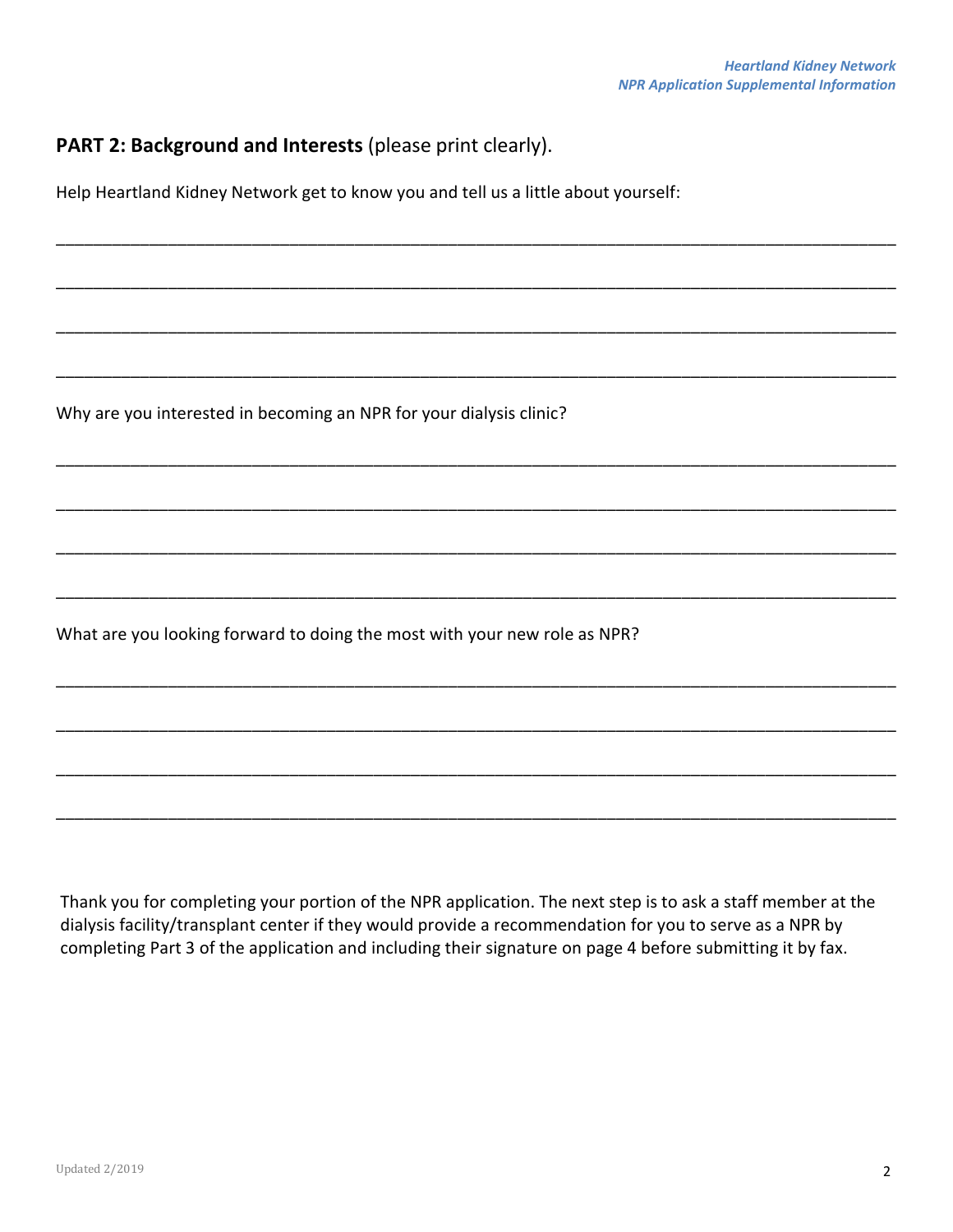### **PART 3: Staff Recommendation (please print clearly)**

Heartland Kidney Network would like for dialysis/transplant facility staff to help us get to know the patient/family member applying to serve on as a Network Patient Representative. Please complete the information below if you believe your patient would be a good candidate for this role.

| <b>Patient Name</b>                                       |  |       |              |                                                |     |  |  |
|-----------------------------------------------------------|--|-------|--------------|------------------------------------------------|-----|--|--|
| <b>Dialysis Facility or Transplant Center Information</b> |  |       |              |                                                |     |  |  |
| Facility name                                             |  |       |              | <b>Medicare Provider</b><br>Number (6-digit #) |     |  |  |
| Address                                                   |  |       |              |                                                |     |  |  |
| City                                                      |  |       | <b>State</b> |                                                | Zip |  |  |
| Phone                                                     |  |       | Fax          |                                                |     |  |  |
| <b>Facility Staff Coordinator Contact Information</b>     |  |       |              |                                                |     |  |  |
| Name                                                      |  |       |              | Title                                          |     |  |  |
| Phone                                                     |  | Email |              |                                                |     |  |  |

Why do you think your patient nominee would make a good Network Patient Representative (NPR) for your clinic? \_\_\_\_\_\_\_\_\_\_\_\_\_\_\_\_\_\_\_\_\_\_\_\_\_\_\_\_\_\_\_\_\_\_\_\_\_\_\_\_\_\_\_\_\_\_\_\_\_\_\_\_\_\_\_\_\_\_\_\_\_\_\_\_\_\_\_\_\_\_\_\_\_\_\_\_\_\_\_\_\_\_\_

\_\_\_\_\_\_\_\_\_\_\_\_\_\_\_\_\_\_\_\_\_\_\_\_\_\_\_\_\_\_\_\_\_\_\_\_\_\_\_\_\_\_\_\_\_\_\_\_\_\_\_\_\_\_\_\_\_\_\_\_\_\_\_\_\_\_\_\_\_\_\_\_\_\_\_\_\_\_\_\_\_\_\_\_\_\_\_\_\_\_\_\_\_\_\_\_\_

\_\_\_\_\_\_\_\_\_\_\_\_\_\_\_\_\_\_\_\_\_\_\_\_\_\_\_\_\_\_\_\_\_\_\_\_\_\_\_\_\_\_\_\_\_\_\_\_\_\_\_\_\_\_\_\_\_\_\_\_\_\_\_\_\_\_\_\_\_\_\_\_\_\_\_\_\_\_\_\_\_\_\_\_\_\_\_\_\_\_\_\_\_\_\_\_\_

\_\_\_\_\_\_\_\_\_\_\_\_\_\_\_\_\_\_\_\_\_\_\_\_\_\_\_\_\_\_\_\_\_\_\_\_\_\_\_\_\_\_\_\_\_\_\_\_\_\_\_\_\_\_\_\_\_\_\_\_\_\_\_\_\_\_\_\_\_\_\_\_\_\_\_\_\_\_\_\_\_\_\_\_\_\_\_\_\_\_\_\_\_\_\_\_\_

\_\_\_\_\_\_\_\_\_\_\_\_\_\_\_\_\_\_\_\_\_\_\_\_\_\_\_\_\_\_\_\_\_\_\_\_\_\_\_\_\_\_\_\_\_\_\_\_\_\_\_\_\_\_\_\_\_\_\_\_\_\_\_\_\_\_\_\_\_\_\_\_\_\_\_\_\_\_\_\_\_\_\_\_\_\_\_\_\_\_\_\_\_\_\_\_\_

\_\_\_\_\_\_\_\_\_\_\_\_\_\_\_\_\_\_\_\_\_\_\_\_\_\_\_\_\_\_\_\_\_\_\_\_\_\_\_\_\_\_\_\_\_\_\_\_\_\_\_\_\_\_\_\_\_\_\_\_\_\_\_\_\_\_\_\_\_\_\_\_\_\_\_\_\_\_\_\_\_\_\_\_\_\_\_\_\_\_\_\_\_\_\_\_\_

\_\_\_\_\_\_\_\_\_\_\_\_\_\_\_\_\_\_\_\_\_\_\_\_\_\_\_\_\_\_\_\_\_\_\_\_\_\_\_\_\_\_\_\_\_\_\_\_\_\_\_\_\_\_\_\_\_\_\_\_\_\_\_\_\_\_\_\_\_\_\_\_\_\_\_\_\_\_\_\_\_\_\_\_\_\_\_\_\_\_\_\_\_\_\_\_\_

By nominating (insert patient nominee) and increase of the state of the state of the state of the state of the st our clinic and support their efforts to improve the patient experience. I will also be the Facility Staff Coordinator for the Network regarding the NPR Program at our clinic.

Thank you for your recommendation and commitment to work with the NPR program.

**Please sign the staff signature on page 4 and return the completed application to the Network via fax at (816) 880-9088.** For questions, you may contact the Network at 816-880-9990.